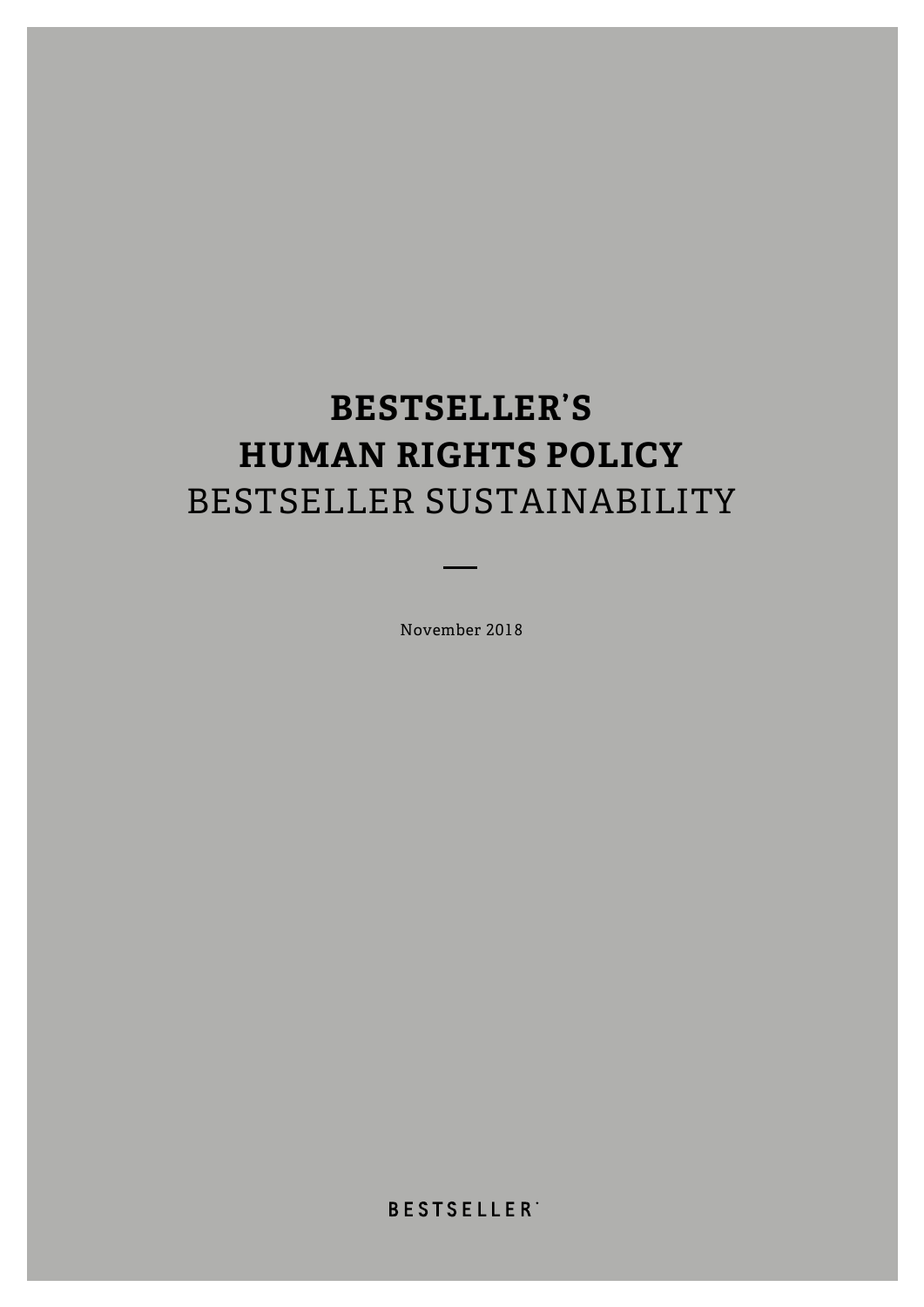## **BESTSELLER'S HUMAN RIGHTS POLICY**

#### **BACKGROUND**

BESTSELLER's Human Rights Policy is informed by key UN conventions such as the International Bill of Human Rights, the International Labour Organization's (ILO) Declaration on Fundamental Principles and Rights at Work and the United Nations Guiding Principles on Business and Human Rights (UNGP).

#### **OUR POSITION**

In BESTSELLER we respect human rights. It is essential to us that our business does not cause or contribute to adverse impacts on human rights and that our business partners respect human rights.

#### **OUR COMMITMENT UNDER THIS POLICY**

We continuously seek to identify, prevent, mitigate and avoid causing or contributing to adverse impacts on human rights with regards to our own employees and within our business activities. In the event that we are causing or contributing to adverse impacts on human rights, we will actively engage in remediation. Where adverse impacts happen in a business directly linked to us, we will strive to use our leverage to remedy the situation.

Respect for human rights involves all parts of our value chain, and we acknowledge that we can influence adverse impacts on human rights in all parts of our business, such as from how we act as an employer, to how we work with our suppliers.

#### **OUR EMPLOYEES**

BESTSELLER respects the human rights of our employees. This is a fundamental part of our values and motivates our work regarding safe and healthy workplaces, non-discrimination and our focus on maintaining a diverse, inclusive and talented workforce.

We expect that our employees respect human rights. This is stated in our Code of Ethics addressing cultural awareness, non-harassment, diversity and non-discrimination.

#### **OUR SUPPLY CHAIN**

In our Code of Conduct and supporting policies addressing human rights, we require our suppliers and their subsuppliers to respect human rights and labour rights. Based on our Code of Conduct, policies and our social, labour, chemical and environmental minimum standards and programmes, we conduct due diligence in an effort to identify, prevent and mitigate adverse impacts on human rights. We work in close collaboration with our suppliers to drive sustainable development and respect for human rights.

We acknowledge our responsibility to respect human rights but understand our limitations as an individual company. Therefore, we work in collaboration with industry and external partners to promote respect and support of human rights.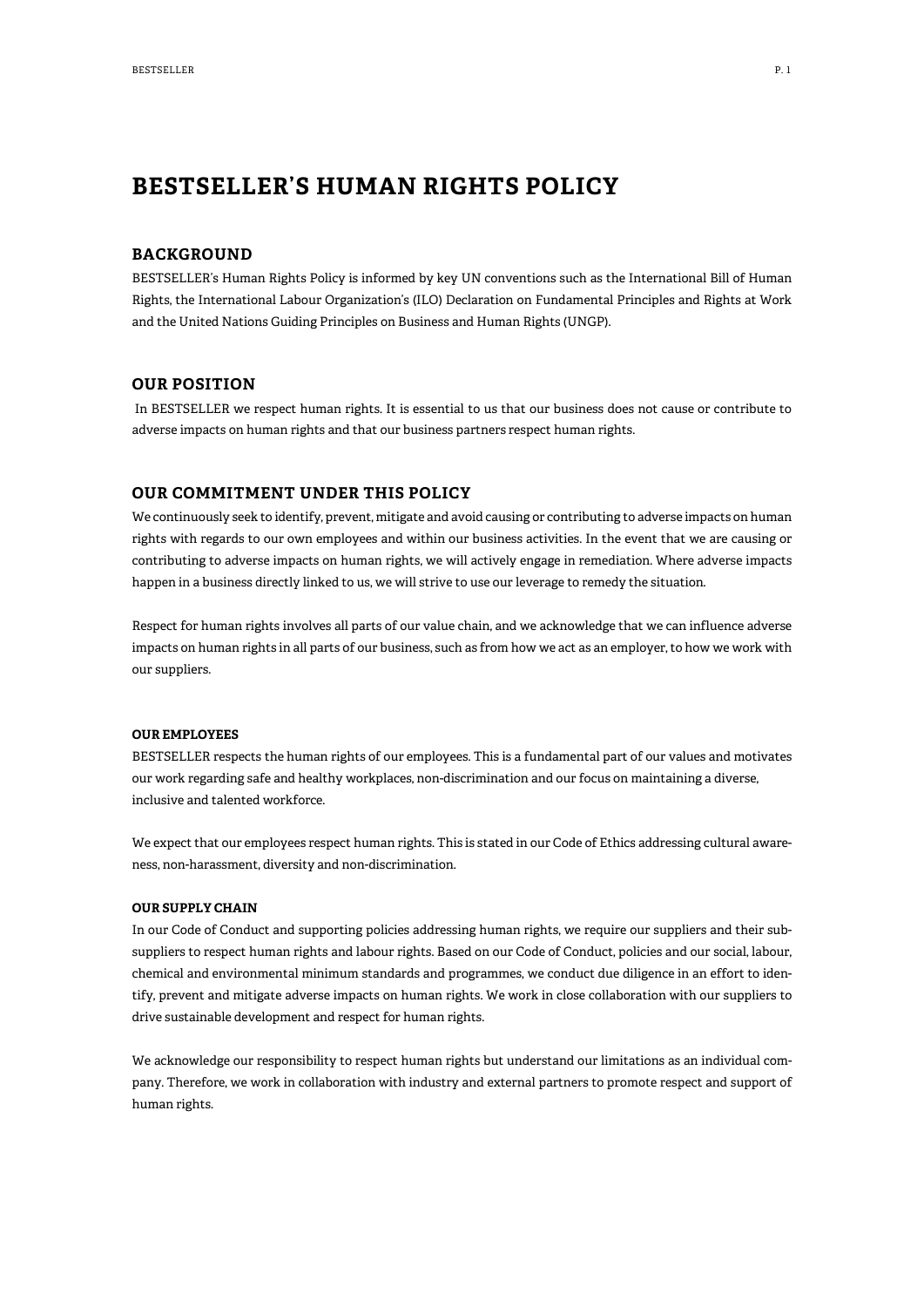### **COMMUNICATION**

In our annual Sustainability Report, our annual Financial Report and our annual statement according to the UK Modern Slavery Act, we communicate about our policies, initiatives and progress within our sustainability work and human rights.

All questions or concerns regarding human rights and BESTSELLER can be directed to BESTSELLER Sustainability: [sustainability@bestseller.com](mailto:sustainability@bestseller.com) o[r communications@bestseller.com](mailto:communications@bestseller.com) .